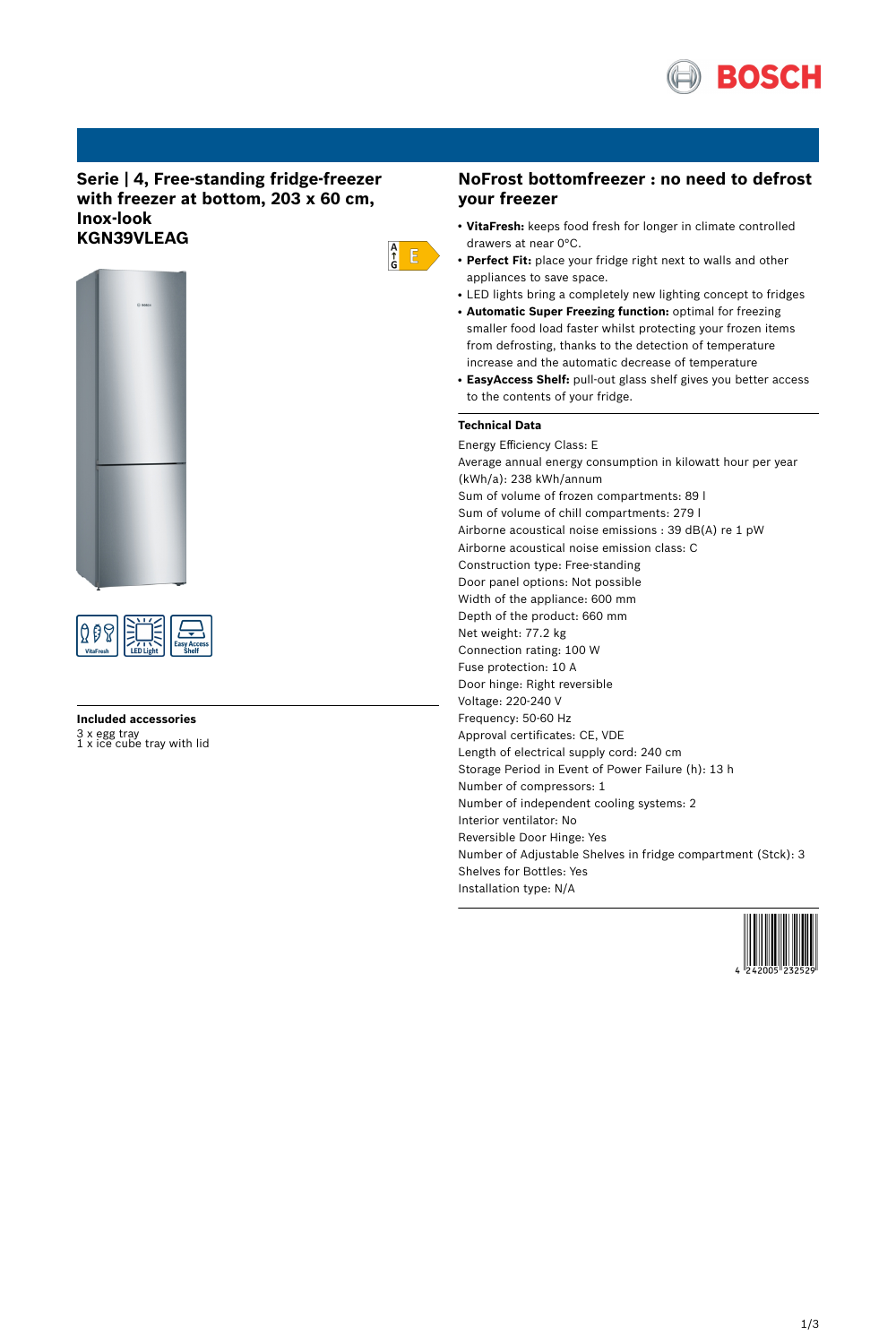

## **Serie | 4, Free-standing fridge-freezer with freezer at bottom, 203 x 60 cm, Inox-look KGN39VLEAG**

## **NoFrost bottomfreezer : no need to defrost your freezer**

- No Frost, Fridge freezer
- Cambered door, High-door design Stainless steel look

#### **Performance and Consumption**

### **Design features**

- Stainless steel look doors and Pearl grey (VZF 07127) side panels
- Integrated vertical handle
- Right hinged door, door reversible
- Separate, electronic temperature control with LED display

#### **Food freshness system**

- Two separate cooling circuits allow independent temperature control and prevents the transference of humidity between the fridge and freezer cavity

#### **Key features - Fridge section**

- <sup>1</sup> VitaFresh drawer with humidity control Fruits and vegetables retain vitamins and stay fresh for longer 2 VitaFresh ◄0°C► drawers with temperature control - Fish and meat stay fresh for longer
- MultiAirflow system improves circulation of air around the fridge
- Bright interior LED fridge light
- <sup>5</sup> safety glass shelves (3 height adjustable)
- Door shelves in fridge door: <sup>1</sup> large and <sup>3</sup> small.
- Super Cooling: automatic deactivation
- Metal bottle rack

#### **Key features - Freezer section**

- No Frost, never have to defrost ever again
- <sup>3</sup> freezer drawers
- SuperFreeze function with automatic deactiviation
- Calendar frozen food
- Freezer malfunction warning signal: optical and acoustical warning system

### **Additional features**

- Optical and accoustical
- <sup>3</sup> <sup>x</sup> egg tray, <sup>1</sup> <sup>x</sup> ice cube tray

### **Dimension and installation**

- Connection value <sup>100</sup> <sup>W</sup>
- $-220 240$  V
- Height adjustable front feet
- Dimensions: 203 cm H x 60 cm W x 66 cm D
- Based on the results of the standard 24-hour test. Actual consumption depends on usage/position of the appliance.
- To achieve the declared energy consumption, the distanceholders have to be used. As a result, the appliance depth increases by about 3.5 cm. The appliance used without the distance holder is fully functional, but has a slightly higher energy consumption.

### **Functions**

- EU19\_EEK\_D: E
- Total Volume : <sup>368</sup> <sup>l</sup>
- Net Fridge Volume : <sup>279</sup> <sup>l</sup>
- Net Freezer Volume : <sup>89</sup> <sup>l</sup>
- Freezing capacity 24h : <sup>10</sup> kg
- Annual Energy Consumption: <sup>238</sup> kWh/a
- Climate Class: SN-T
- EU19\_Fast freezer facility\_D
- Noise Level : <sup>39</sup> dB , EU19\_Noise emission class\_D: <sup>C</sup>
- Temperature rise time : EU19\_Temperature rise time\_D: <sup>13</sup> <sup>H</sup>